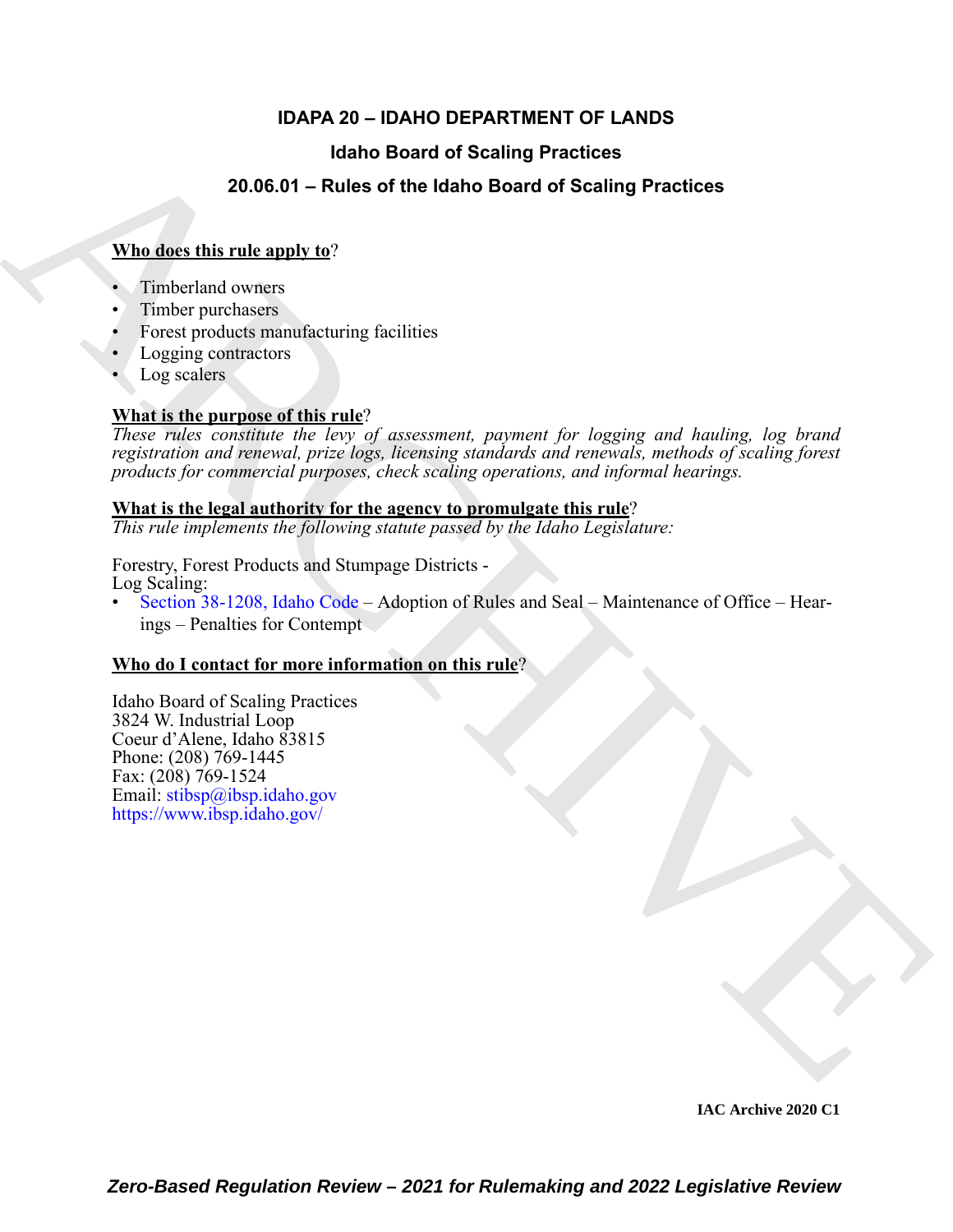# **Table of Contents**

| 20.06.01 - Rules of the Idaho Board of Scaling Practices           |  |
|--------------------------------------------------------------------|--|
|                                                                    |  |
|                                                                    |  |
|                                                                    |  |
|                                                                    |  |
|                                                                    |  |
|                                                                    |  |
|                                                                    |  |
|                                                                    |  |
|                                                                    |  |
|                                                                    |  |
|                                                                    |  |
|                                                                    |  |
|                                                                    |  |
|                                                                    |  |
|                                                                    |  |
|                                                                    |  |
|                                                                    |  |
|                                                                    |  |
|                                                                    |  |
|                                                                    |  |
|                                                                    |  |
|                                                                    |  |
|                                                                    |  |
|                                                                    |  |
|                                                                    |  |
|                                                                    |  |
|                                                                    |  |
| 500. Method Of Scaling Forest Products For Commercial Purposes.  8 |  |
|                                                                    |  |
|                                                                    |  |
|                                                                    |  |
|                                                                    |  |
|                                                                    |  |
|                                                                    |  |
|                                                                    |  |
|                                                                    |  |
|                                                                    |  |
|                                                                    |  |
|                                                                    |  |
|                                                                    |  |
|                                                                    |  |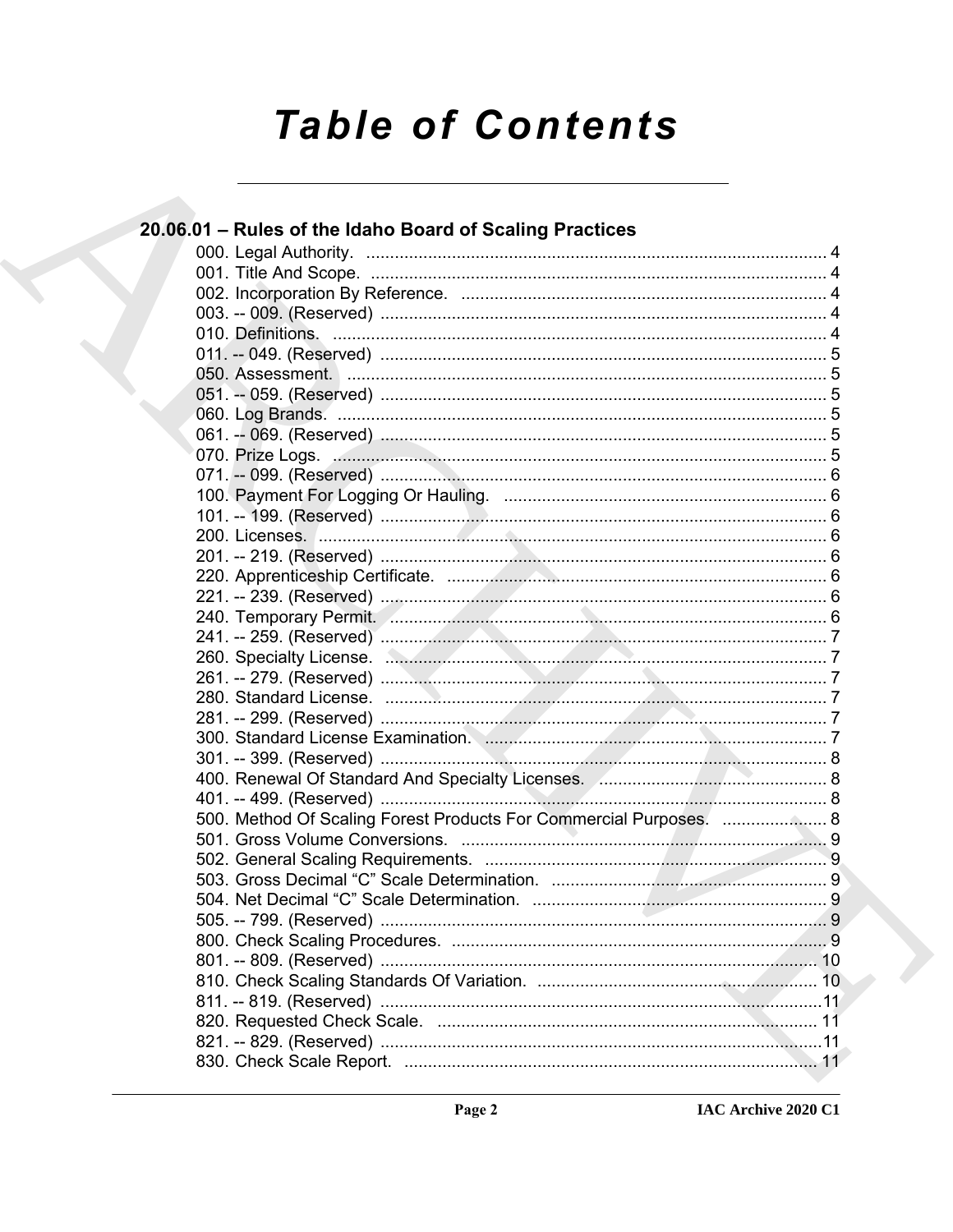### Table of Contents (cont'd)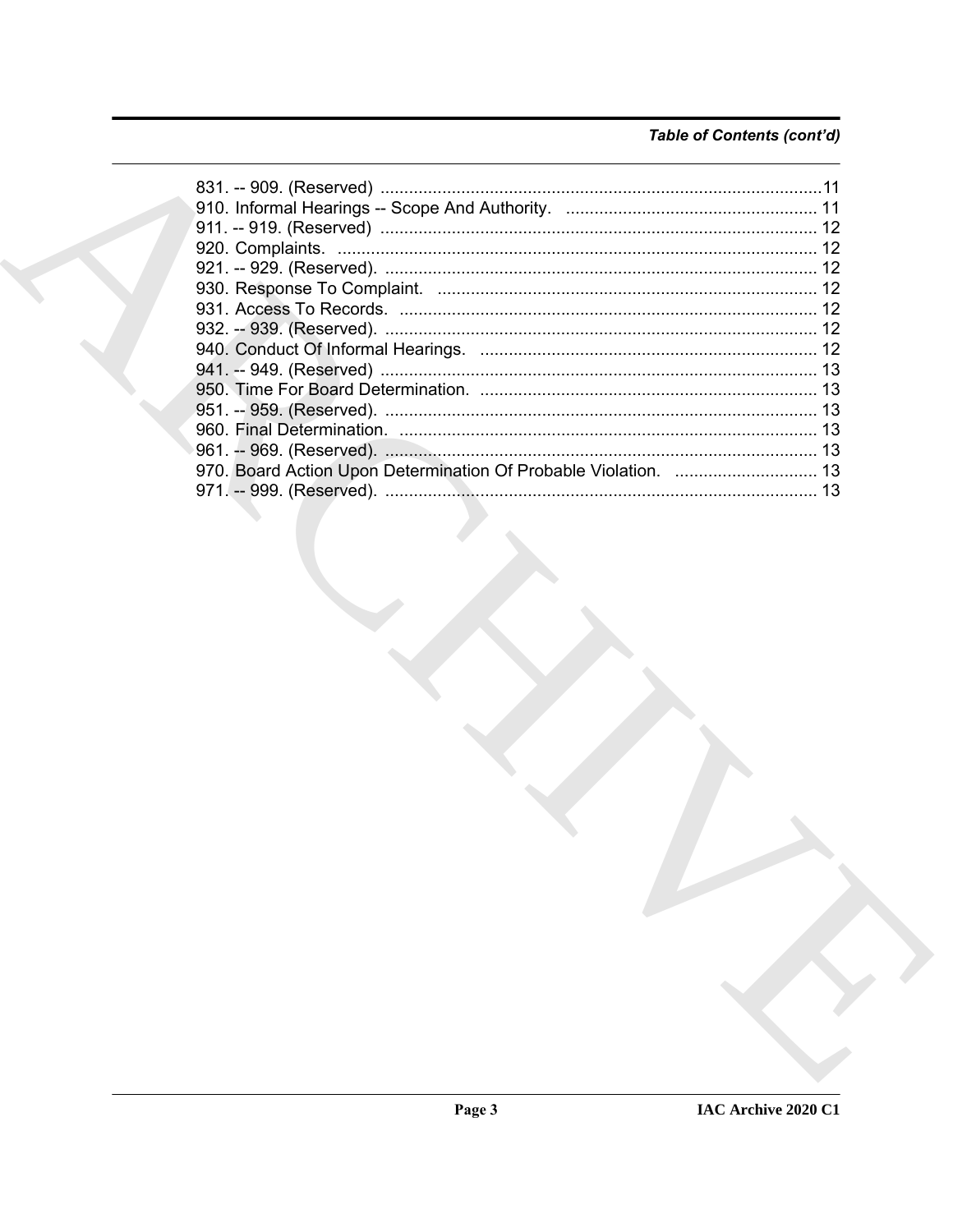### **20.06.01 – RULES OF THE IDAHO BOARD OF SCALING PRACTICES**

<span id="page-3-21"></span><span id="page-3-1"></span><span id="page-3-0"></span>**000. LEGAL AUTHORITY.**

In accordance with Section 38-1208, Idaho Code, the Board has the power to adopt and amend rules. (3-20-20)T

### <span id="page-3-2"></span>**001. TITLE AND SCOPE.**

<span id="page-3-22"></span>**01. Title**. These rules are titled IDAPA 20.06.01, "Rules of the Idaho Board of Scaling Practices."  $(3-20-20)T$ 

La convelation in the Society S-1202, below Cost, the board las the proved to about an angular study. (15-20-20)<br>
(I). This AND SCOPE.<br>
(I). The Treas where errice (1753-Po. 2005) and the convertise of the Calab Found of **02. Scope**. These rules constitute the levy of assessment, payment for logging and hauling, licensing standards and renewals, method of scaling forest products for commercial purposes, check scaling operations, and informal hearings. (3-20-20)T

### <span id="page-3-20"></span><span id="page-3-3"></span>**002. INCORPORATION BY REFERENCE.**

**01. Incorporated Document**. The "Idaho Log Scaling Manual," 2008 Edition, published by the Idaho Board of Scaling Practices is herein incorporated by reference. (3-20-20)T

**02.** Availability of Referenced Documents. The "Idaho Log Scaling Manual," 2008 Edition, is on the Board's website at http://www.ibsp.idaho.gov/. (3-20-20) available on the Board's website at http://www.ibsp.idaho.gov/.

<span id="page-3-4"></span>**003. -- 009. (RESERVED)**

### <span id="page-3-5"></span>**010. DEFINITIONS.**

<span id="page-3-8"></span><span id="page-3-7"></span><span id="page-3-6"></span>**01. Board**. The Idaho Board of Scaling Practices. (3-20-20)T

**02.** Check Scaling. The comparison of scaling practices between a Board-appointed check scaler and r scaler. (3-20-20) any other scaler.

<span id="page-3-11"></span><span id="page-3-9"></span>**03.** Combination Log. Any multiple-segment log involving more than one (1) product classification.  $(3-20-20)T$ 

**04. Complaint**. A written statement alleging a violation of the Idaho Scaling Law, Title 38, Chapter 12, Idaho Code. (3-20-20)T

<span id="page-3-13"></span><span id="page-3-12"></span><span id="page-3-10"></span>**05.** Complainant. A person or entity who submits a complaint to the Board.  $(3-20-20)T$ 

**06. Cubic Volume**. A log rule that uses cubic feet as its basic unit of measure, determined on the basis of a mathematical formula. (3-20-20)T

**07. Decimal "C."** A log rule that uses tens of board feet as its basic unit of measure; one (1) decimal "C" equals ten (10) board feet. The Idaho Scribner decimal "C" volumes as listed in the Appendix of the "Idaho Log Scaling Manual."

<span id="page-3-16"></span><span id="page-3-15"></span><span id="page-3-14"></span>**08. Gross Scale**. The log rule volume of timber products before deductions are made for defects.  $(3-20-20)T$ 

**09. Informal Hearing**. Any hearing before the Board of Scaling Practices, as opposed to a formal hearing before a hearing officer designated by the Board. (3-20-20)T

**10.** Log Brands. A unique symbol or mark placed on or in forest products for the purpose of ng ownership. (3-20-20) identifying ownership.

<span id="page-3-17"></span>**11. Net Scale**. The remaining log rule volume of timber products after deductions are made for defects, based on the product classification that is used. (3-20-20)T

**12. Official Seal**. An official seal of the Idaho Board of Scaling Practices is hereby adopted. The seal must be round, of a diameter of at least one and one-half inches  $(1-1/2)$ , and so constructed that it may readily be imprinted on paper. (3-20-20)T

<span id="page-3-19"></span><span id="page-3-18"></span>**13. Prize Logs**. As described in Section 38-809, Idaho Code. (3-20-20)T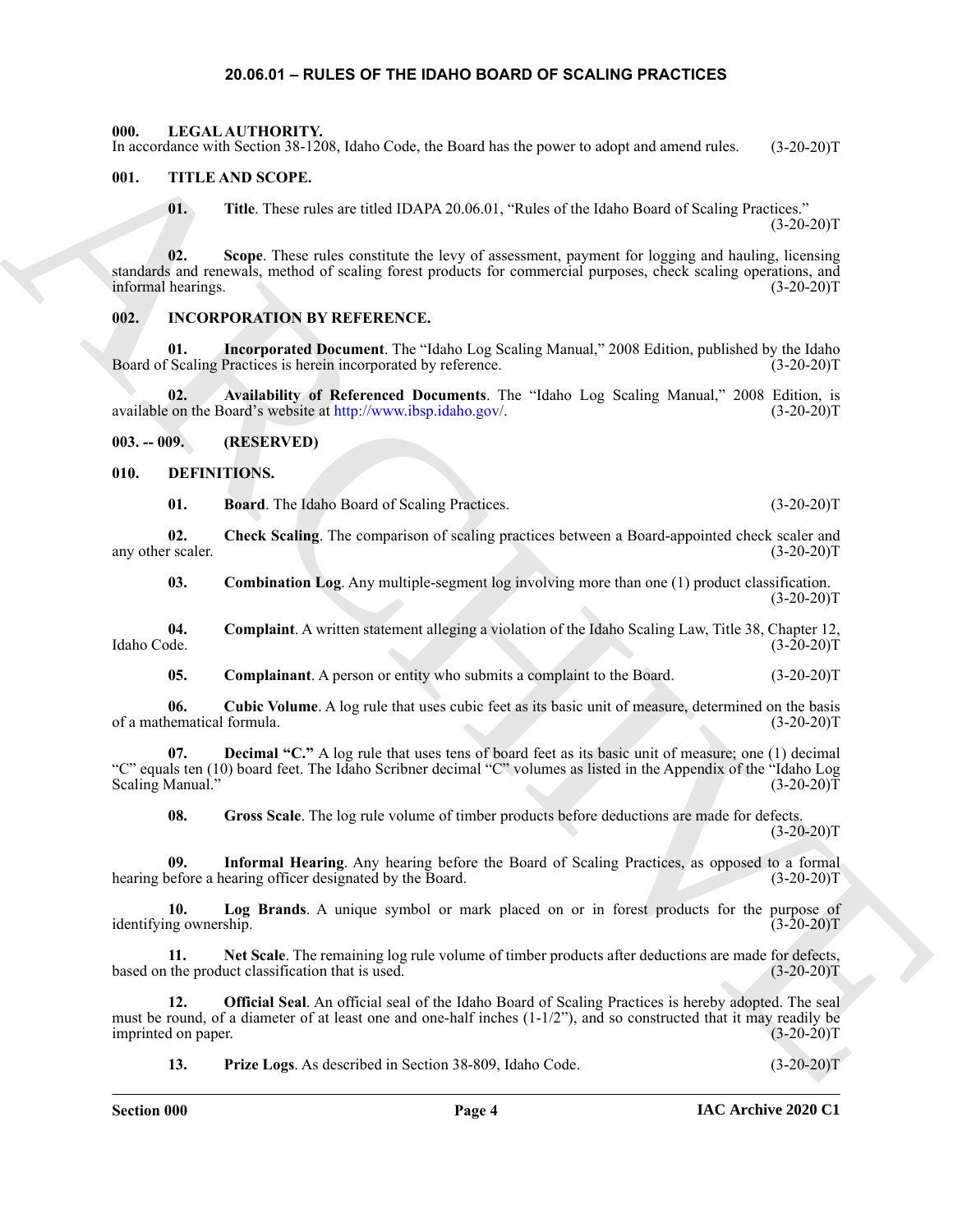<span id="page-4-10"></span>**14. Product Classification**. Classification as sawlog, pulp log, or cedar products log for purposes of net scale determination or check scaling. (3-20-20)T

**Experiment of Leading Constraints**<br> **Experiment of Leading Constraints**<br>
Leading Constraint and constraints as socket poly log, or excite probable log log properties<br>
and the second of the Constraint Constraints and the **15. Purchaser**. The principal individual, partnership, or corporation entitled to ownership at the first determination of scale for forest products harvested in Idaho. Purchaser also includes the owner of the timber as provided in Section 38-1209(b), Idaho Code. (3-20-20) provided in Section 38-1209(b), Idaho Code.

<span id="page-4-15"></span><span id="page-4-13"></span><span id="page-4-12"></span><span id="page-4-11"></span>**16. Requested Check Scale**. A check scale performed pursuant to Section 820 of these rules.  $(3-20-20)T$ 

**17.** Relicense Check Scale. A check scale requested and scheduled in advance, by a licensed scaler, oses of license renewal. (3-20-20)<sup>T</sup> for purposes of license renewal.

**18.** Routine Check Scale. A check scale that is not a relicense, temporary permit, or requested check (3-20-20)  $scale.$  (3-20-20)T

<span id="page-4-14"></span>**19. Respondent**. The person or entity accused of violating the Idaho Scaling Law, Title 38, Chapter 12, Idaho Code. (3-20-20)T

<span id="page-4-16"></span>**20. 20. Temporary Permit Check Scale**. A check scale performed pursuant to provisions of Section 240 of these rules. (3-20-20)T of these rules.  $(3-20-20)T$ 

<span id="page-4-17"></span>**21. Written Scaling Specifications**. A written document provided to the scaler that states the information necessary to scale logs in accordance with a contractual scaling agreement. (3-20-20)T

### <span id="page-4-0"></span>**011. -- 049. (RESERVED)**

### <span id="page-4-6"></span><span id="page-4-1"></span>**050. ASSESSMENT.**

In accordance with provisions of Section 38-1209, Idaho Code, the Board is authorized and directed to levy an assessment. (3-20-20)T assessment. (3-20-20)T

<span id="page-4-8"></span>**01. Purchaser**. The purchaser, as defined in Subsection 010.15, pays the assessment levied by the Board. (3-20-20)T

<span id="page-4-7"></span>**02. Assessment**. The assessment must be transmitted to the Board on or before the twentieth (20th) day of each month for all timber harvested during the previous month. Forms provided by the Board must be completed and submitted with the assessment. (3-20-20)T

<span id="page-4-9"></span>**03.** Weight. On forest products harvested and purchased solely on the basis of weight, no levy of ent is applicable. (3-20-20) assessment is applicable.

<span id="page-4-2"></span>**051. -- 059. (RESERVED)**

### <span id="page-4-18"></span><span id="page-4-3"></span>**060. LOG BRANDS.**

In accordance with the provisions of Section 38-808, Idaho Code, the Board is responsible for approval and registration of all log brands. (3-20-20)T

<span id="page-4-19"></span>**01.** Applications. All applications for log brands or renewals must be submitted and approved prior to (3-20-20) use.  $(3-20-20)T$ 

<span id="page-4-20"></span>**02. Fees**. Log brand registration, renewal, and transfer of ownership fees are twenty-five dollars (\$25) for each log brand. (3-20-20)T

<span id="page-4-4"></span>**061. -- 069. (RESERVED)**

<span id="page-4-21"></span><span id="page-4-5"></span>**070. PRIZE LOGS.**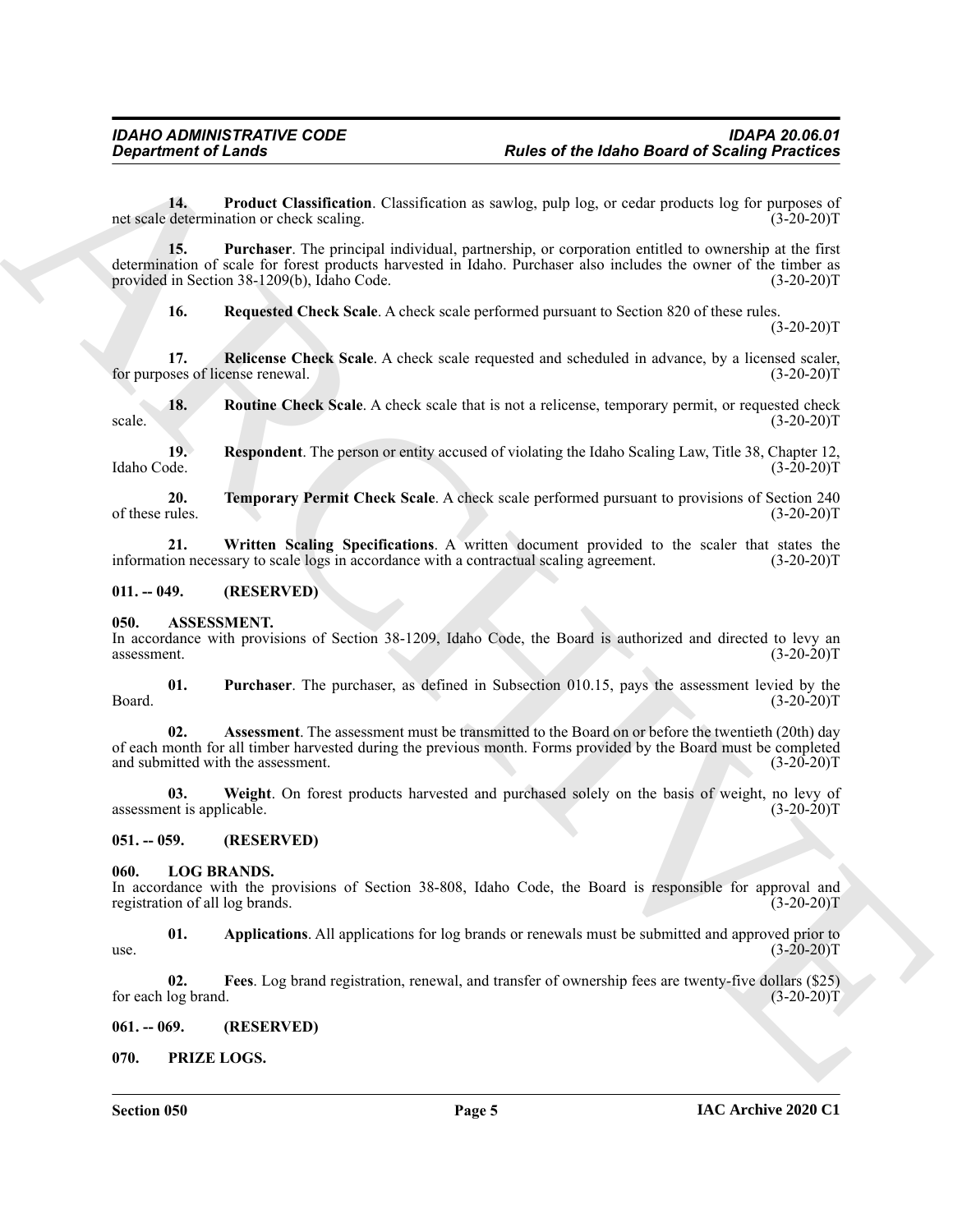In accordance with provisions of Section 38-809, Idaho Code, the Board is responsible for the disposition of prize logs. (3-20-20)  $\log s$ . (3-20-20)T

### <span id="page-5-0"></span>**071. -- 099. (RESERVED)**

### <span id="page-5-16"></span><span id="page-5-1"></span>**100. PAYMENT FOR LOGGING OR HAULING.**

Provisions of Section 38-1220(b), Idaho Code, govern payment for logging or hauling. (3-20-20)T

<span id="page-5-12"></span>**01. Gross Scale Determination**. Gross scale is determined by the methodology stated in Chapter Two (2) of the "Idaho Log Scaling Manual."  $(3-20-20)T$ 

<span id="page-5-17"></span>**02. Compliance with Gross Scale Determination**. Notwithstanding the methodology criteria contained in the "Idaho Log Scaling Manual," compliance will be determined to have been met when check scale results on gross scale comparisons are within allowable standards of variation as provided in these rules. (3-20-20)T

### <span id="page-5-2"></span>**101. -- 199. (RESERVED)**

### <span id="page-5-13"></span><span id="page-5-3"></span>**200. LICENSES.**

<span id="page-5-14"></span>**01.** Application Form. Application for a scaling license is made on a form prescribed and furnished by the Board. (3-20-20) the Board.  $(3-20-20)T$ 

<span id="page-5-15"></span>**02. Revocation or Suspension for Incompetency**. If check scale results on three (3) occasions in any twelve (12) month period are found unacceptable based on standards of variation established under Section 810, the scaler's license may be revoked or suspended as provided in Section 38-1218, Idaho Code. (3-20-20)T

### <span id="page-5-4"></span>**201. -- 219. (RESERVED)**

### <span id="page-5-8"></span><span id="page-5-5"></span>**220. APPRENTICESHIP CERTIFICATE.**

<span id="page-5-9"></span>**01.** General. Is issued at no charge to those individuals with no previous scaling experience who wish ce scaling techniques in view of becoming a licensed scaler. (3-20-20) to practice scaling techniques in view of becoming a licensed scaler.

<span id="page-5-10"></span>**02. Procedure to Obtain Certificate**. After submitting the application form, a candidate will be required to take the written examination. Upon passing the written examination, the Apprenticeship Certificate will then be issued. (3-20-20)T

<span id="page-5-11"></span>**03. Regulations Governing Use of Certificate**. The apprentice is authorized to scale only under the direct supervision of a licensed scaler. The scale determined by the apprentice will, under no circumstances, be used as the sole basis for payment. (3-20-20)T as the sole basis for payment.

### <span id="page-5-6"></span>**221. -- 239. (RESERVED)**

### <span id="page-5-18"></span><span id="page-5-7"></span>**240. TEMPORARY PERMIT.**

<span id="page-5-19"></span>**01. General**. Is issued for a period of time, not to exceed three (3) months, to individuals with previous scaling experience who need to scale for commercial purposes. (3-20-20)T

**Experiment of Leads Constraints of Active 19-50**<br>
La mondent of Leads of Website 19-500, lablo Cove, the Board is composite in the disposition of Scaling Priorities<br>
La mondent of Experiment (Fig. 1992).<br>
The constraint **02. Procedure to Obtain**. Submit the application form; remit the required twenty-five dollar (\$25) fee; submit a letter from the employer requesting the temporary permit and identifying where the permittee would be scaling; take and pass the written portion of the scaler's examination, and demonstrate practical scaling abilities in the form of an acceptable check scale. (3-20-20)T

### <span id="page-5-21"></span><span id="page-5-20"></span>**03. Regulations Governing Use of Temporary Permit**. (3-20-20)T

**a.** Permits expire the date of the next practical examination in the area or three (3) months from the date of issuance, whichever comes first. The scale determined by the holder of a temporary permit may be used as a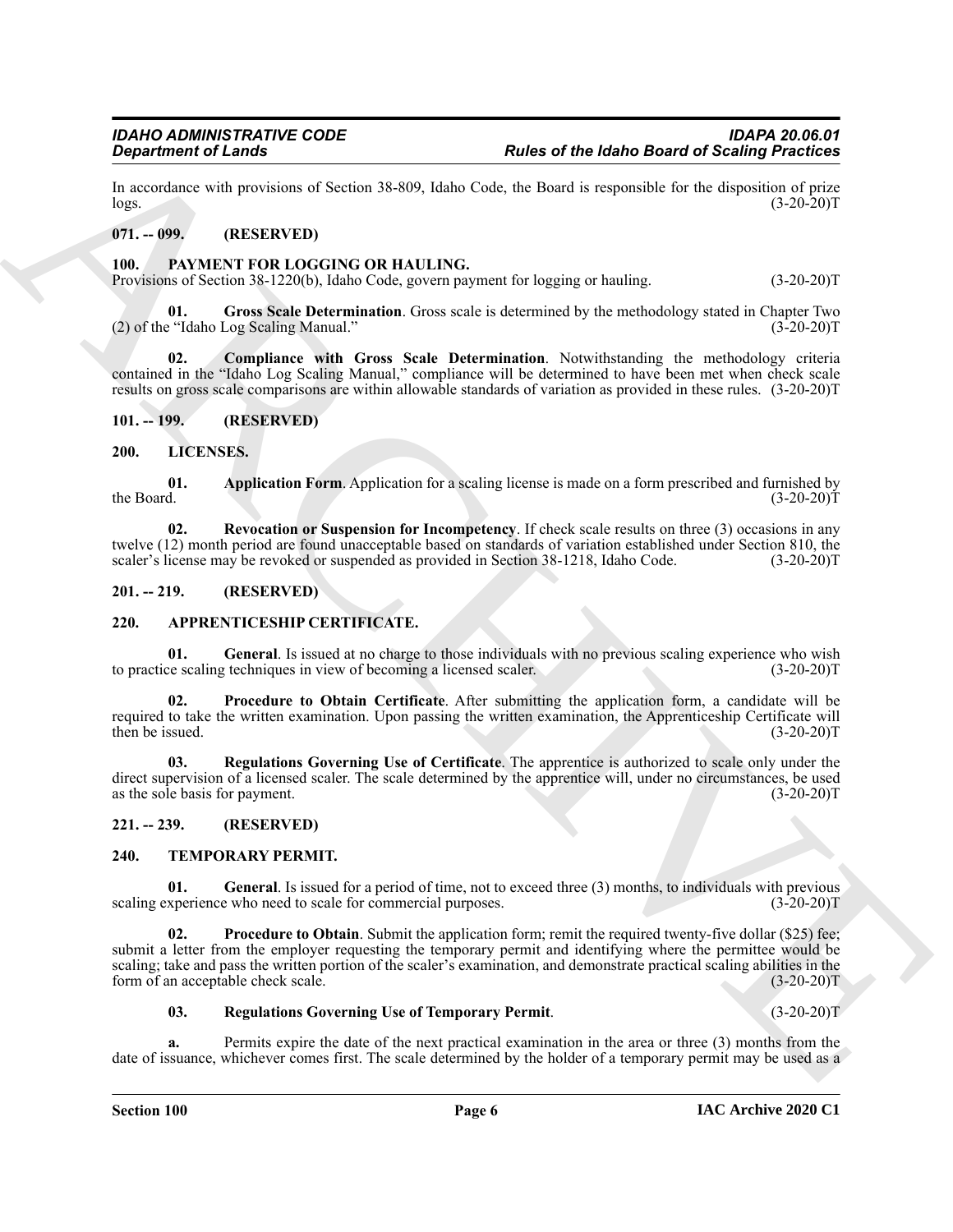basis for payment. (3-20-20)T

**b.** Should the holder of a temporary permit fail to appear to take the practical portion of the scaler's examination after being notified in writing of the time and place of said examination, the temporary permit will be canceled. (3-20-20)  $\text{canceled.} \tag{3-20-20}$ 

**c.** Temporary permits will not be issued to applicants or relicensees who have failed the practical tion two (2) or more times until thirty (30) days following the individual's last exam failure. (3-20-20)T examination two  $(2)$  or more times until thirty  $(30)$  days following the individual's last exam failure.

### <span id="page-6-0"></span>**241. -- 259. (RESERVED)**

### <span id="page-6-7"></span><span id="page-6-6"></span><span id="page-6-1"></span>**260. SPECIALTY LICENSE.**

**01. General**. Is issued to handle situations where the applicant would not be required to possess the exacting skills needed to scale sawlogs. (3-20-20)T

<span id="page-6-8"></span>**02. Procedure to Obtain**. Submit the application form, remit the required twenty-five dollar (\$25) fee, submit a letter from the employer describing scaling that would justify the issuance of a specialty license. and **s**uccessfully complete the examination as may be devised by the Board. (3-20-20)T

<span id="page-6-9"></span>**03. Regulations Governing Use of Specialty License**. The holder is only allowed to scale the specified on the individual's license. (3-20-20)<sup>T</sup> products specified on the individual's license.

### <span id="page-6-2"></span>**261. -- 279. (RESERVED)**

### <span id="page-6-10"></span><span id="page-6-3"></span>**280. STANDARD LICENSE.**

<span id="page-6-11"></span>**01.** General. Is issued to individuals who demonstrate competency in scaling principles and techniques. (3-20-20)T techniques.  $(3\text{-}20\text{-}20)T$ 

<span id="page-6-12"></span>**02. Procedure to Obtain**. Submit the application form, remit the required twenty-five dollar (\$25) fee, and pass the examination as described under Section 300. (3-20-20)<sup>T</sup> and take and pass the examination as described under Section 300.

<span id="page-6-13"></span>**03.** Regulations Governing Use of Standard License. The holder is qualified to scale all species and products. (3-20-20)T products. (3-20-20)T

### <span id="page-6-14"></span><span id="page-6-5"></span><span id="page-6-4"></span>**281. -- 299. (RESERVED)**

# **Experiment of Leads Constraints of the Male Board of Scaling Processor<br>
Strain Board of Male State of Accounts of the Constraints of the United States of the State of the State<br>
constraints and the Male State of the Stat 300. STANDARD LICENSE EXAMINATION.** To be taken by all persons applying for the standard license. (3-20-20)T **01. Written Examination**. (3-20-20)T **a.** Will be based upon Chapters 1, 2, and 3 of the "Idaho Log Scaling Manual." (3-20-20)T **b.** Any score of seventy percent (70%) or better is a passing grade. (3-20-20)T **c.** The written test must be taken and passed before the practical examination can be attempted.  $(3-20-20)T$

<span id="page-6-16"></span>

### <span id="page-6-15"></span>**02. Practical Examination**. (3-20-20)T

**a.** The practical examination for a scaler's license will consist of scaling a minimum of not less than two hundred (200) logs with a net decimal "C" scale determination for sawlogs of not less than twenty thousand (20,000) board feet, or not less than fifteen thousand (15,000) board feet in the southeast Idaho area. (3-20-2  $(20,000)$  board feet, or not less than fifteen thousand  $(15,000)$  board feet in the southeast Idaho area.

**b.** The logs will first be scaled by three (3) qualified check scalers, except the southeast Idaho area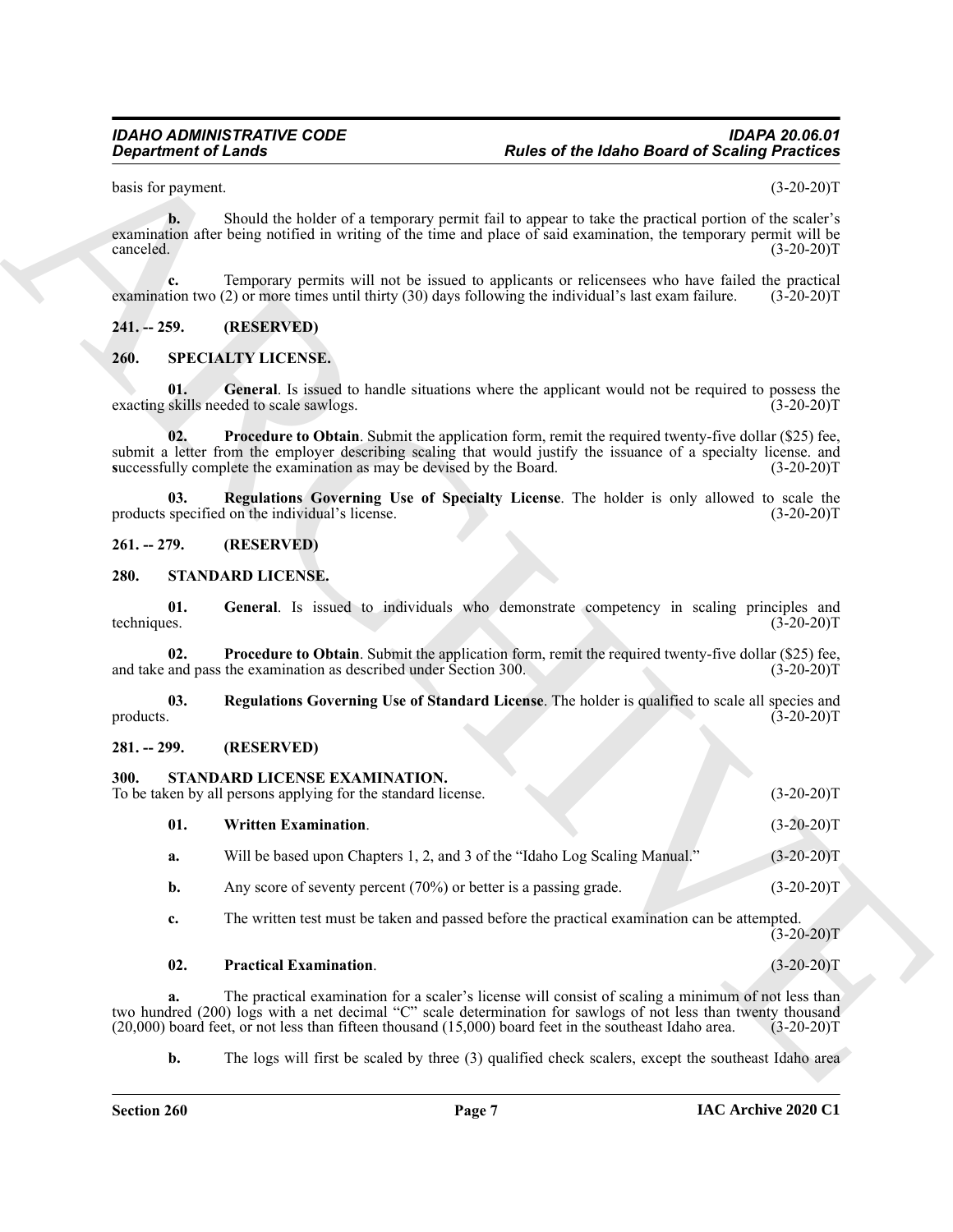|                       | <b>Department of Lands</b>                                                                                                                                                                                                                                     | <b>Rules of the Idaho Board of Scaling Practices</b>                                                            |                                                              |
|-----------------------|----------------------------------------------------------------------------------------------------------------------------------------------------------------------------------------------------------------------------------------------------------------|-----------------------------------------------------------------------------------------------------------------|--------------------------------------------------------------|
| examination.          | will be two (2) or more qualified check scalers, and the agreed-upon results will be the basis for grading the                                                                                                                                                 |                                                                                                                 | $(3-20-20)T$                                                 |
| c.<br>categories:     | To obtain a passing grade, a scaler must be within allowable limits of variation in the following                                                                                                                                                              |                                                                                                                 |                                                              |
|                       | <b>CATEGORY</b>                                                                                                                                                                                                                                                | <b>ALLOWABLE VARIATION</b>                                                                                      |                                                              |
| <b>Gross Volume</b>   | For logs in round form +/- 2.0%<br>For logs in fractional or slab form $+/-$ 5.0%                                                                                                                                                                              |                                                                                                                 |                                                              |
| <b>Net Volume</b>     | Check scale percent of defect on logs checked                                                                                                                                                                                                                  | Up to $10 + 2.0\%$<br>10.1 to 15 +/- 3.0%<br>15.1 to 20 +/- 0.2% for each percent of defect<br>Over 20 +/- 5.0% |                                                              |
|                       | Species identification errors                                                                                                                                                                                                                                  | 3.0%                                                                                                            |                                                              |
| $301. - 399.$         | (RESERVED)                                                                                                                                                                                                                                                     |                                                                                                                 | $(3-20-20)T$                                                 |
| 400.<br>01.           | RENEWAL OF STANDARD AND SPECIALTY LICENSES.<br>For scalers who hold "Standard" and "Specialty" licenses, the process for renewal will consist of the following.<br>To Renew a License by the Expiration Date. Receive an acceptable check scale performed by a |                                                                                                                 | $(3-20-20)T$                                                 |
|                       | Board check scaler and pay renewal fee of twenty-five dollars (\$25).                                                                                                                                                                                          |                                                                                                                 | $(3-20-20)T$                                                 |
| 02.                   | To Renew a License Within Two Years After The Expiration Date:                                                                                                                                                                                                 |                                                                                                                 | $(3-20-20)T$                                                 |
| а.                    | Request and receive an acceptable check scale performed by a Board check scaler. When the check<br>scale is unacceptable, the individual is required to reapply for the standard license.                                                                      |                                                                                                                 | $(3-20-20)T$                                                 |
|                       |                                                                                                                                                                                                                                                                |                                                                                                                 |                                                              |
| b.                    | Pay renewal fee of twenty-five dollars (\$25).                                                                                                                                                                                                                 |                                                                                                                 |                                                              |
| 03.                   | To Renew a License More Than Two Years After The Expiration Date. An individual is<br>required to reapply for the standard license.                                                                                                                            |                                                                                                                 |                                                              |
| 04.                   | Option to a Check Scale for Standard License Renewal. A practical examination successfully<br>completed may be used in-lieu-of a check scale for renewal.                                                                                                      | the contract of the contract of the contract of the contract of                                                 |                                                              |
| 05.                   | Option to a Check Scale for Specialty License Renewal. An examination as may be devised by<br>the Board may be used in-lieu-of a check scale for renewal of specialty licenses.                                                                                |                                                                                                                 |                                                              |
|                       | (RESERVED)                                                                                                                                                                                                                                                     |                                                                                                                 | $(3-20-20)T$<br>$(3-20-20)T$<br>$(3-20-20)T$<br>$(3-20-20)T$ |
| $401. - 499.$<br>500. | METHOD OF SCALING FOREST PRODUCTS FOR COMMERCIAL PURPOSES.                                                                                                                                                                                                     |                                                                                                                 |                                                              |
| 01.<br>these rules.   | <b>Scribner Decimal "C".</b> Log scaling by the Scribner decimal "C" method must be made according<br>to scaling practices and procedures described in the "Idaho Log Scaling Manual" and Sections 501 through 504 of                                          |                                                                                                                 | $(3-20-20)$ T                                                |

### <span id="page-7-0"></span>**301. -- 399. (RESERVED)**

### <span id="page-7-7"></span><span id="page-7-1"></span>**400. RENEWAL OF STANDARD AND SPECIALTY LICENSES.**

### <span id="page-7-12"></span><span id="page-7-11"></span><span id="page-7-10"></span><span id="page-7-9"></span>**02. To Renew a License Within Two Years After The Expiration Date**: (3-20-20)T

### <span id="page-7-8"></span><span id="page-7-2"></span>**401. -- 499. (RESERVED)**

### <span id="page-7-6"></span><span id="page-7-5"></span><span id="page-7-4"></span><span id="page-7-3"></span>**500. METHOD OF SCALING FOREST PRODUCTS FOR COMMERCIAL PURPOSES.**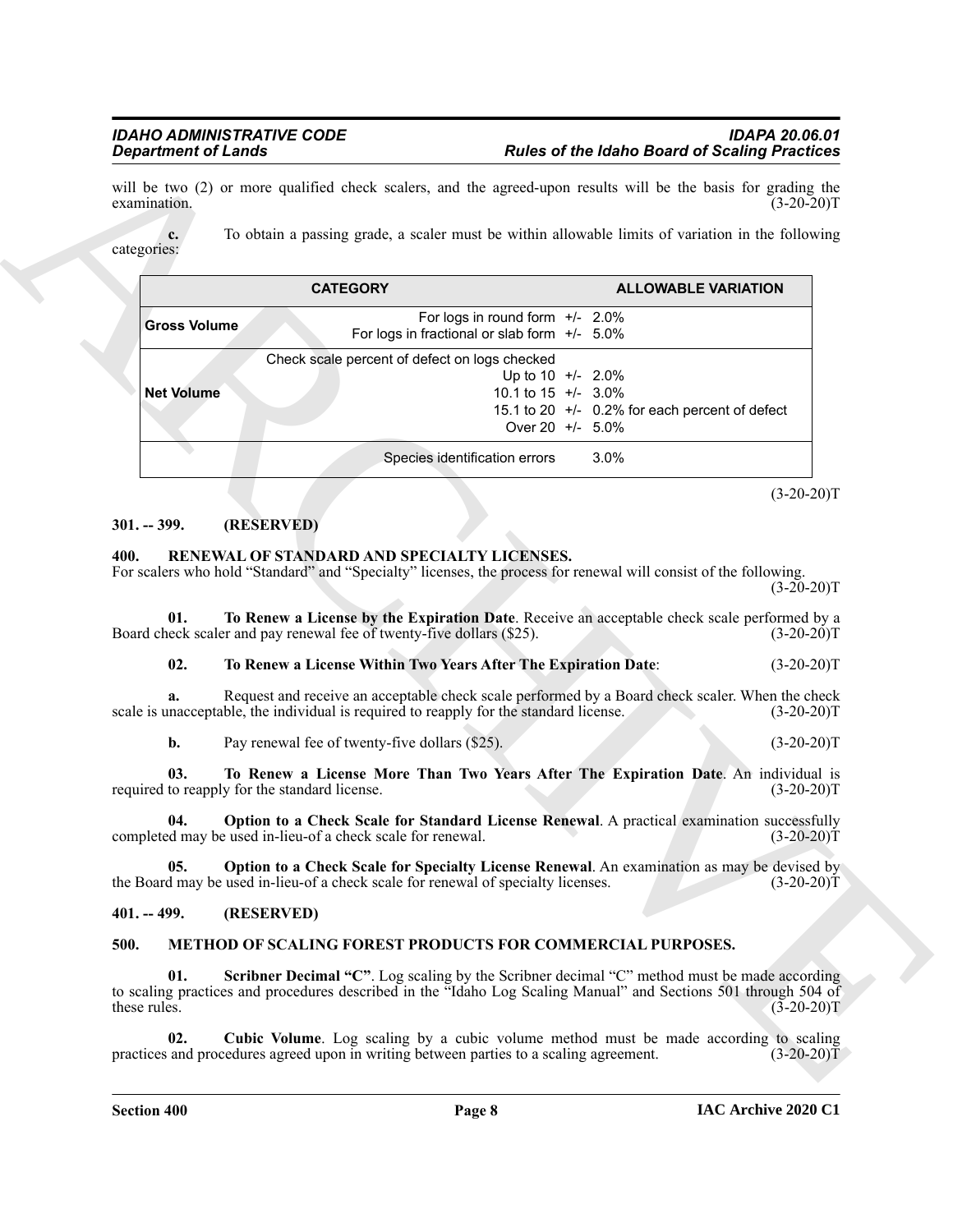<span id="page-8-17"></span>**03.** Other Scaling Methods. Log scaling by any method other than Scribner decimal "C" or cubic volume will be considered and determined by the Board upon written request. (3-20-20)T

### <span id="page-8-13"></span><span id="page-8-0"></span>**501. GROSS VOLUME CONVERSIONS.**

<span id="page-8-15"></span>**01. Conversion to Gross Decimal "C" or Gross Cubic Volume**. Gross volume measurement determined in a manner other than decimal "C" or cubic volume will be converted to an equivalent decimal "C" or cubic volume gross scale. (3-20-20)T

<span id="page-8-14"></span>**02. Conversion Factors**. Measurement procedures and converting factors described in the Special Situations Measurement section, Chapter Two (2) of the "Idaho Log Scaling Manual," may be used to express decimal "C" board foot equivalents. (3-20-20) decimal "C" board foot equivalents.

<span id="page-8-16"></span>**03.** Other Conversion Factors. Measurement procedures and converting factors not listed in the og Scaling Manual" will be considered and determined by the Board upon written request. (3-20-20)T "Idaho Log Scaling Manual" will be considered and determined by the Board upon written request.

### <span id="page-8-8"></span><span id="page-8-1"></span>**502. GENERAL SCALING REQUIREMENTS.**

<span id="page-8-11"></span>**01. Written Scaling Specifications**. At any scaling site, licensed scalers will be provided with a written document that states the information necessary to scale logs in accordance with a contractual scaling agreement. (3-20-20) agreement.  $(3-20-20)T$ 

<span id="page-8-10"></span>**02. Recording Measurements on Scale Tickets**. For each log scaled, scalers must record a combination of data from which both gross and net volume can be derived. This data includes scaling length and scaling diameter(s). scaling diameter(s).

<span id="page-8-9"></span>**03.** Load Identification. Scalers must ensure that all loads are readily identifiable upon completion of  $(3-20-20)T$ scaling.  $(3-20-20)T$ 

### <span id="page-8-12"></span><span id="page-8-2"></span>**503. GROSS DECIMAL "C" SCALE DETERMINATION.**

For the Idea of Action Section 14.1 For the Idea of Action Section 4 Scaling Processes<br>
Volume will be concerned by the box to section cluster due to sell and the section concerned by the section of the Section 14.1 For t Contractual scaling agreements relating to determination of Scribner decimal "C" gross scale may not establish any scaling requirement that differs from those stated in the "Idaho Log Scaling Manual" except for a minimum top diameter that may be smaller than five and fifty-one hundredths inches (5.51") actual measure. Licensed scalers will be provided with written scaling specifications that denote any minimum top diameter that is smaller than five and fifty-one hundredths inches (5.51") actual measure. (3-20-20)T

### <span id="page-8-18"></span><span id="page-8-3"></span>**504. NET DECIMAL "C" SCALE DETERMINATION.**

Contractual scaling agreements relating to determination of Scribner decimal "C" net scale may establish scaling requirements that differ from those stated in the "Idaho Log Scaling Manual." Licensed scalers will be provided with written scaling specifications that clearly describe any changes in net scale scaling practices. (3-20-20)T

<span id="page-8-4"></span>**505. -- 799. (RESERVED)**

### <span id="page-8-5"></span>**800. CHECK SCALING PROCEDURES.**

### <span id="page-8-7"></span><span id="page-8-6"></span>**01. Valid Check Scale**. (3-20-20)T

**a.** Check scaling requires a minimum of fifty (50) logs containing a decimal "C" gross scale of at least ten thousand (10,000) board feet. When other methods of measurement are used, the check scaler will investigate the situation and determine the most logical method of check scaling. (3-20-20) situation and determine the most logical method of check scaling.

- **b.** Check scaling will be performed without scaler's knowledge, when possible. (3-20-20)T
- **c.** Check scales are performed only on logs that are in the same position as presented to the scaler.  $(3-20-20)T$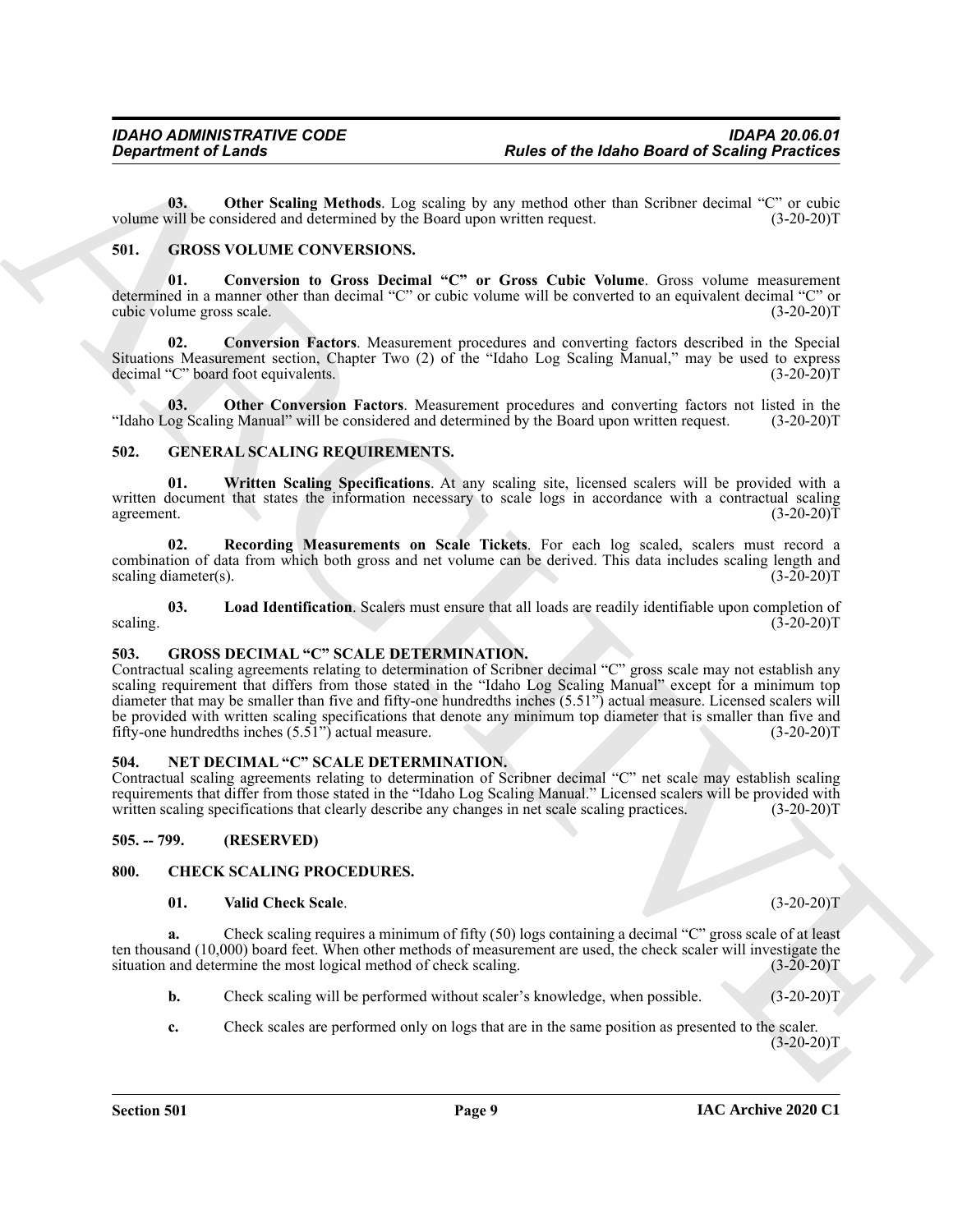### <span id="page-9-2"></span>*IDAHO ADMINISTRATIVE CODE IDAPA 20.06.01 Rules of the Idaho Board of Scaling Practices*

### <span id="page-9-4"></span><span id="page-9-3"></span><span id="page-9-0"></span>**801. -- 809. (RESERVED)**

### <span id="page-9-6"></span><span id="page-9-5"></span><span id="page-9-1"></span>**810. CHECK SCALING STANDARDS OF VARIATION.**

| d.                                         | Check scales will not be performed if the logs are not spread adequately enough, in the check<br>scaler's discretion, to allow for accurate scaling. If these conditions arise, the check scaler makes a written report<br>describing the conditions and surrounding circumstances. The Board will make a decision as to the disposition of<br>these conditions and direct the check scaler accordingly. | $(3-20-20)T$                                                                            |
|--------------------------------------------|----------------------------------------------------------------------------------------------------------------------------------------------------------------------------------------------------------------------------------------------------------------------------------------------------------------------------------------------------------------------------------------------------------|-----------------------------------------------------------------------------------------|
| e.                                         | The check scaler must use the written scaling specifications that have been provided to the scaler.<br>In the absence or omission of written scaling specifications, logs will be check scaled according to scaling<br>methodology stated within the "Idaho Log Scaling Manual."                                                                                                                         | $(3-20-20)T$                                                                            |
| 02.<br>responsible for the scale recorded. | Cooperative Scaling. Cooperative scaling involves two (2) scalers, using different scaling<br>specifications, working together to determine the log scale volume. In these instances, each scaler is individually                                                                                                                                                                                        | $(3-20-20)T$                                                                            |
| 03.<br>recorded.                           | Team Scaling. Team scaling is two (2) scalers, using the same scaling specifications, working<br>together to determine the log scale volume. In these instances, both scalers are responsible for the scale recorded,<br>except that if one (1) of the individuals is an apprentice scaler, the licensed scaler is responsible for the scale                                                             | $(3-20-20)T$                                                                            |
| 04.<br>forty-eight (48) hours.             | Holding Check Scale Log Loads. All log loads involved in an unacceptable check scale will be<br>held at the point of the check scale until such time as the logs have been reviewed with the scaler, or for a period up to                                                                                                                                                                               | $(3-20-20)T$                                                                            |
| a.                                         | During this period the load(s) may not be moved or tampered with in any way.                                                                                                                                                                                                                                                                                                                             | $(3-20-20)T$                                                                            |
|                                            | The Board's check scaler will mark all loads that must be held, and notify the scaler and landing                                                                                                                                                                                                                                                                                                        |                                                                                         |
| b.<br>supervisors respectively.            |                                                                                                                                                                                                                                                                                                                                                                                                          | $(3-20-20)T$                                                                            |
| $801. - 809.$                              | (RESERVED)                                                                                                                                                                                                                                                                                                                                                                                               |                                                                                         |
| 810.                                       | <b>CHECK SCALING STANDARDS OF VARIATION.</b>                                                                                                                                                                                                                                                                                                                                                             |                                                                                         |
| 01.                                        | Allowable Limits of Variation. To determine a check scale as acceptable or unacceptable for<br>Board consideration, and when the method of measurement is the Coconino Scribner decimal C log rule, a scaler<br>must be within allowable limits of variation in the following categories:<br><b>CATEGORY</b>                                                                                             | <b>ALLOWABLE</b><br><b>VARIATION</b>                                                    |
| <b>Gross Volume</b>                        | For logs in round form<br>For logs in fractional or slab form                                                                                                                                                                                                                                                                                                                                            | $+/- 2.0$ percent<br>$+/- 5.0$ percent                                                  |
| <b>Net Volume</b>                          | Check scale percent of defect on logs checked<br>Up to 10<br>10.1 to 15<br>Sawlogs<br>15.1 to 20<br>Over <sub>20</sub>                                                                                                                                                                                                                                                                                   | $+/-$ 2.0 percent<br>$+/-$ 3.0 percent<br>+/- 0.2 percent for each<br>percent of defect |
|                                            | Pulp Logs                                                                                                                                                                                                                                                                                                                                                                                                | $+/- 5.0$ percent<br>$+/- 5.0$ percent                                                  |
|                                            | Cedar Product Logs                                                                                                                                                                                                                                                                                                                                                                                       | $+/-$ 8.0 percent                                                                       |
|                                            | Species Identification Errors                                                                                                                                                                                                                                                                                                                                                                            | 3.0 percent                                                                             |
|                                            | <b>Product Classification Errors</b>                                                                                                                                                                                                                                                                                                                                                                     | 3.0 percent                                                                             |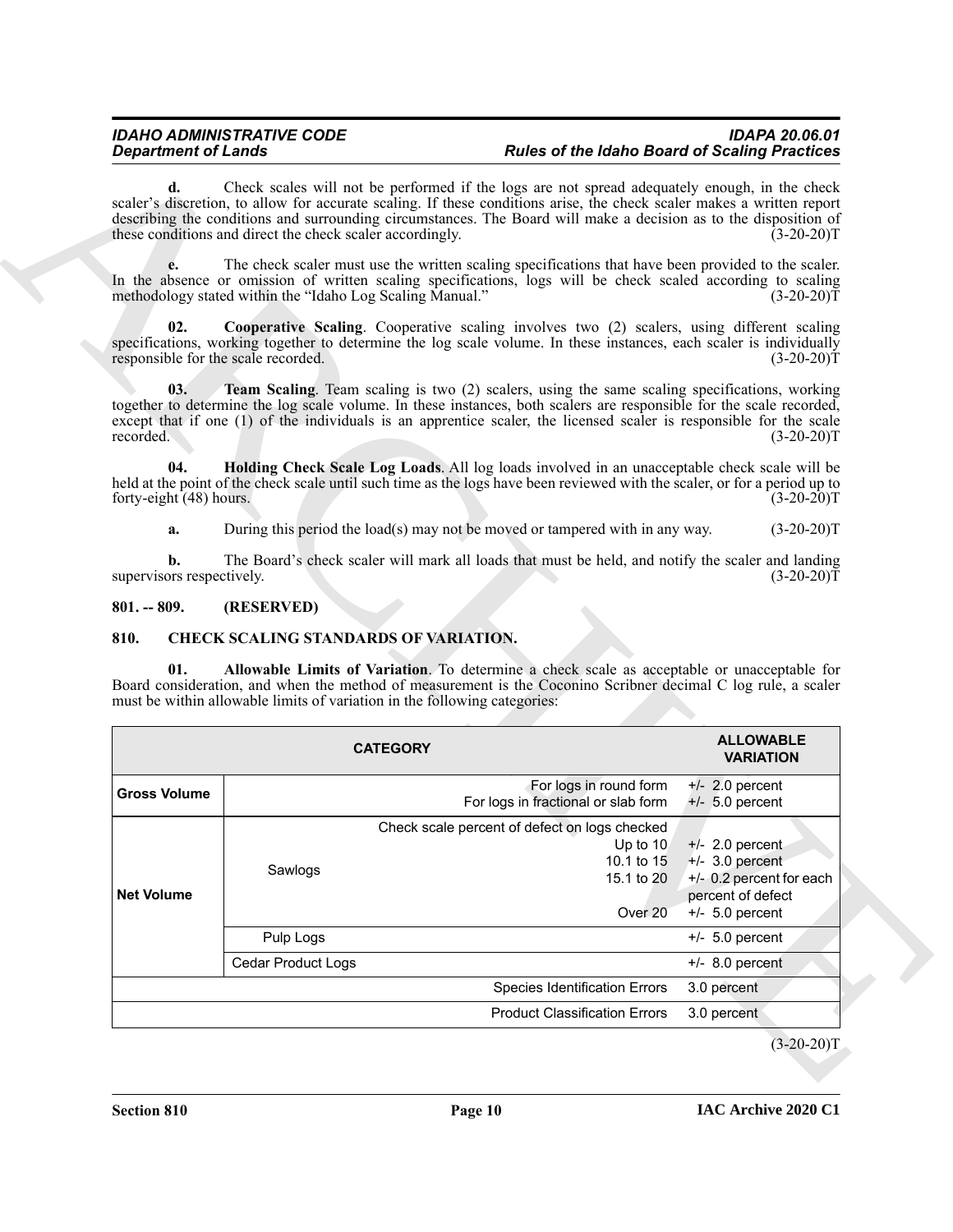### <span id="page-10-10"></span><span id="page-10-9"></span>*IDAHO ADMINISTRATIVE CODE IDAPA 20.06.01 Rules of the Idaho Board of Scaling Practices*

| <b>Department of Lands</b> |                                                                                                                          | <b>Rules of the Idaho Board of Scaling Practices</b>                                                                                                                                                                                                                                                                                                   |              |
|----------------------------|--------------------------------------------------------------------------------------------------------------------------|--------------------------------------------------------------------------------------------------------------------------------------------------------------------------------------------------------------------------------------------------------------------------------------------------------------------------------------------------------|--------------|
| 02.                        | scaling agreement or written scaling specifications.                                                                     | <b>Combination Logs.</b> For purposes of determining product classification errors, combination logs<br>are counted as one-half (1/2), one-third (1/3), one-fourth (1/4) -- depending on the number of scaling segments -- to<br>arrive at a piece or log count variation. Combination logs will be considered only when provided for in a contractual | $(3-20-20)T$ |
| 03.                        | total gross or net scales is determined by the following formula:                                                        | <b>Check Scales Involving Multiple Variations.</b> Some check scales will involve more than one (1)<br>parameter of variation. The overall allowable limit of variation to determine acceptability or unacceptability of the                                                                                                                           |              |
|                            | $(a \times E) + (b \times E) + (c \times F)$<br>$OAV =$<br>$(D+E+F)$                                                     |                                                                                                                                                                                                                                                                                                                                                        |              |
|                            | overall allowable percentage variation<br>$OAV =$                                                                        |                                                                                                                                                                                                                                                                                                                                                        |              |
|                            | $A =$                                                                                                                    | allowable percentage variation for gross/net sawlog scale                                                                                                                                                                                                                                                                                              |              |
|                            | $B =$                                                                                                                    | allowable percentage variation for gross/net pulp log scale                                                                                                                                                                                                                                                                                            |              |
|                            | $C =$                                                                                                                    | allowable percentage variation for gross/net cedar products scale                                                                                                                                                                                                                                                                                      |              |
|                            | $D =$<br>check scaler's gross/net sawlog scale                                                                           |                                                                                                                                                                                                                                                                                                                                                        |              |
|                            | $E =$<br>check scaler's gross/net pulp log scale                                                                         |                                                                                                                                                                                                                                                                                                                                                        |              |
|                            | $F =$                                                                                                                    | check scaler's gross/net cedar products log scale                                                                                                                                                                                                                                                                                                      |              |
|                            |                                                                                                                          |                                                                                                                                                                                                                                                                                                                                                        | $(3-20-20)T$ |
| $811. - 819.$              | (RESERVED)                                                                                                               |                                                                                                                                                                                                                                                                                                                                                        |              |
| 820.                       | <b>REQUESTED CHECK SCALE.</b><br>A check scale may be performed upon request of any individual, company, or corporation. |                                                                                                                                                                                                                                                                                                                                                        | $(3-20-20)T$ |
| 01.                        | <b>Submission of Request.</b>                                                                                            |                                                                                                                                                                                                                                                                                                                                                        | $(3-20-20)T$ |
| a.                         |                                                                                                                          | The request must be in writing and approved by the Board's executive director.                                                                                                                                                                                                                                                                         | $(3-20-20)T$ |
| b.                         |                                                                                                                          | The request must be made by a party directly affected and involve disputes on scaling. (3-20-20)T                                                                                                                                                                                                                                                      |              |
| 02.                        | day, that the check scaler is scaling the logs.                                                                          | Cost of a Requested Check Scale. The fee is two hundred dollars (\$200) for each day, or part of a                                                                                                                                                                                                                                                     | $(3-20-20)T$ |
| $821. - 829.$              | (RESERVED)                                                                                                               |                                                                                                                                                                                                                                                                                                                                                        |              |
| 830.                       | <b>CHECK SCALE REPORT.</b>                                                                                               |                                                                                                                                                                                                                                                                                                                                                        |              |
| 01.                        |                                                                                                                          | Check Scale Results. The check scaler will make a report of his findings to the Board. (3-20-20)T                                                                                                                                                                                                                                                      |              |
| 02.                        | Persons Entitled to a Copy of the Check Scale Report.                                                                    |                                                                                                                                                                                                                                                                                                                                                        | $(3-20-20)T$ |
| a.                         | relicensure check scales are the scaler and the scaler's employer(s).                                                    | Persons directly affected and entitled to a copy of the check scale report on temporary permits and                                                                                                                                                                                                                                                    | $(3-20-20)T$ |
| b.                         |                                                                                                                          | Persons directly affected and entitled to a copy of the check scale report on routine and requested<br>check scales include the scaler, the scaler's employer(s), the scaler's supervisor(s), the logging contractor(s), or other<br>persons directly affected by the check scale report as determined by the Board's executive director.              | $(3-20-20)T$ |
| $831. - 909.$              | (RESERVED)                                                                                                               |                                                                                                                                                                                                                                                                                                                                                        |              |
|                            |                                                                                                                          |                                                                                                                                                                                                                                                                                                                                                        |              |

### <span id="page-10-0"></span>**811. -- 819. (RESERVED)**

<span id="page-10-14"></span><span id="page-10-12"></span><span id="page-10-1"></span>

| 820. | <b>REQUESTED CHECK SCALE.</b><br>A check scale may be performed upon request of any individual, company, or corporation. | $(3-20-20)T$ |
|------|--------------------------------------------------------------------------------------------------------------------------|--------------|
| 01.  | <b>Submission of Request.</b>                                                                                            | $(3-20-20)T$ |
| a.   | The request must be in writing and approved by the Board's executive director.                                           | $(3-20-20)T$ |

### <span id="page-10-13"></span><span id="page-10-2"></span>**821. -- 829. (RESERVED)**

### <span id="page-10-6"></span><span id="page-10-3"></span>**830. CHECK SCALE REPORT.**

### <span id="page-10-8"></span><span id="page-10-7"></span>**02. Persons Entitled to a Copy of the Check Scale Report**. (3-20-20)T

### <span id="page-10-4"></span>**831. -- 909. (RESERVED)**

### <span id="page-10-11"></span><span id="page-10-5"></span>**910. INFORMAL HEARINGS -- SCOPE AND AUTHORITY.**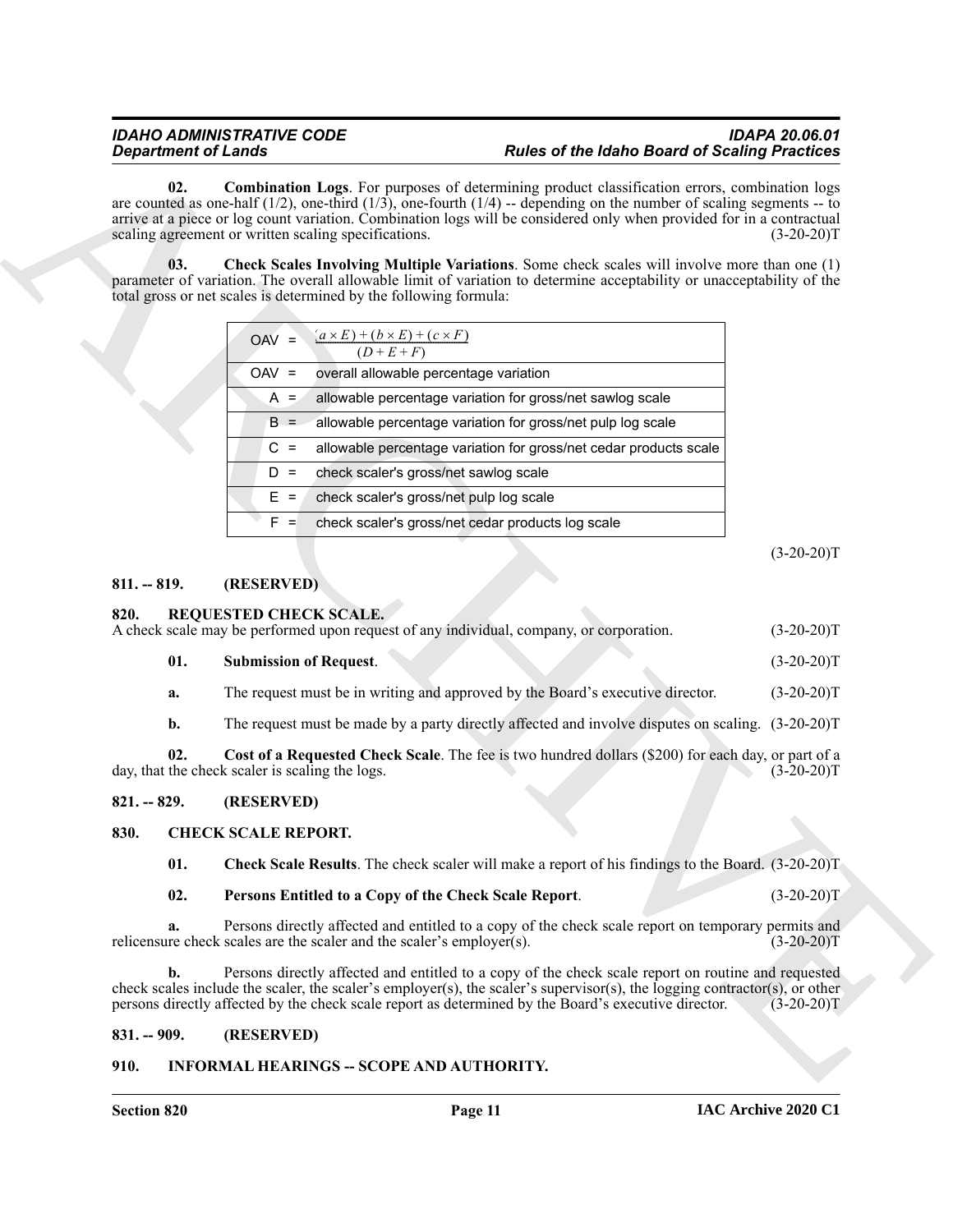Sections 910 through 980 apply to all informal hearings before the Board. These rules are adopted pursuant to Sections 38-1208 and 67-5201, et seq., Idaho Code, and are intended to facilitate the Board in executing its duties and responsibilities under Title 38, Chapter 12, Idaho Code. These rules are construed to effectuate the intent of the legislature in adopting the Idaho Scaling Law in a reasonable, fair and expeditious manner. (3-20-20)T

### <span id="page-11-0"></span>**911. -- 919. (RESERVED)**

### <span id="page-11-1"></span>**920. COMPLAINTS.**

<span id="page-11-10"></span><span id="page-11-8"></span>**01. Submittal of Complaint**. Is submitted in writing in the name of the primary complainant.  $(3-20-20)T$ 

<span id="page-11-9"></span>

| 02.<br><b>Contents of Complaint.</b> Must state: | $(3-20-20)T$ |
|--------------------------------------------------|--------------|
|--------------------------------------------------|--------------|

**a.** The name and address of the person or entity actually aggrieved; (3-20-20)T

**b.** A short and plain statement of the nature of the complaint, including the location and date of the alleged violation; (3-20-20)T

**c.** The complainant's notarized signature; (3-20-20)T

**d.** The complainant must submit written or documentary evidence in support of the alleged violation;<br>(3-20-20)T and  $(3-20-20)T$ **e.** In the case of a gross scale complaint, which alleges violations of Section 38-1220(b), Idaho Code,

the complainant must also provide a readable copy of the contract, payment slips, and scale tickets for each transaction involved in the alleged complaint. (3-20-20)T

### <span id="page-11-2"></span>**921. -- 929. (RESERVED).**

### <span id="page-11-16"></span><span id="page-11-14"></span><span id="page-11-3"></span>**930. RESPONSE TO COMPLAINT.**

**Experimental Constraints of the state of the label of the constraints and Experimental Science of the state of Science of Science of Science of Science of Science of Science of Science of Science of Science of Science of 01. Response**. The respondent must submit to the Board a written response to the allegations of the complaint, with supporting evidence, within thirty (30) days after receiving a copy of the same from the Board. The Board will presume that the respondent received such complaint and evidence within three (3) days after mailing by the Board, unless the respondent submits evidence to the contrary to the Board. (3-20-20)T

<span id="page-11-15"></span>**02. Consideration of Complaint**. The Board will consider a complaint in its next meeting following the timely response of the respondent or the respondent's failure to respond within the time limit of Subsection 930.01.<br>(3-20-20)T  $930.01.$  (3-20-20)T

### <span id="page-11-7"></span><span id="page-11-4"></span>**931. ACCESS TO RECORDS.**

The Board will provide to the respondent or his counsel a copy of the complaint and any supporting evidence to which the respondent does not have access, at the earliest date after the Board has received the same. The Board will provide the complainant or his counsel a copy of any answer or response and supporting evidence thereof to which<br>the complainant does not have access, at the earliest date after the Board has received the same. (3-20-20)T the complainant does not have access, at the earliest date after the Board has received the same.

### <span id="page-11-5"></span>**932. -- 939. (RESERVED).**

### <span id="page-11-11"></span><span id="page-11-6"></span>**940. CONDUCT OF INFORMAL HEARINGS.**

<span id="page-11-12"></span>**Hearing Procedure**. The chairman of the Board will minimize, where possible, the use or application of formal court rules of procedure and evidence in the spirit of an informal hearing consistent with the intent of these rules, fairness to the parties, and the interests of justice. (3-20-20)T

<span id="page-11-13"></span>**02. Statements**. The complainant and the respondent may make a brief statement concerning the allegation(s) and may introduce new evidence in support of or in opposition to the allegation(s). Statements must be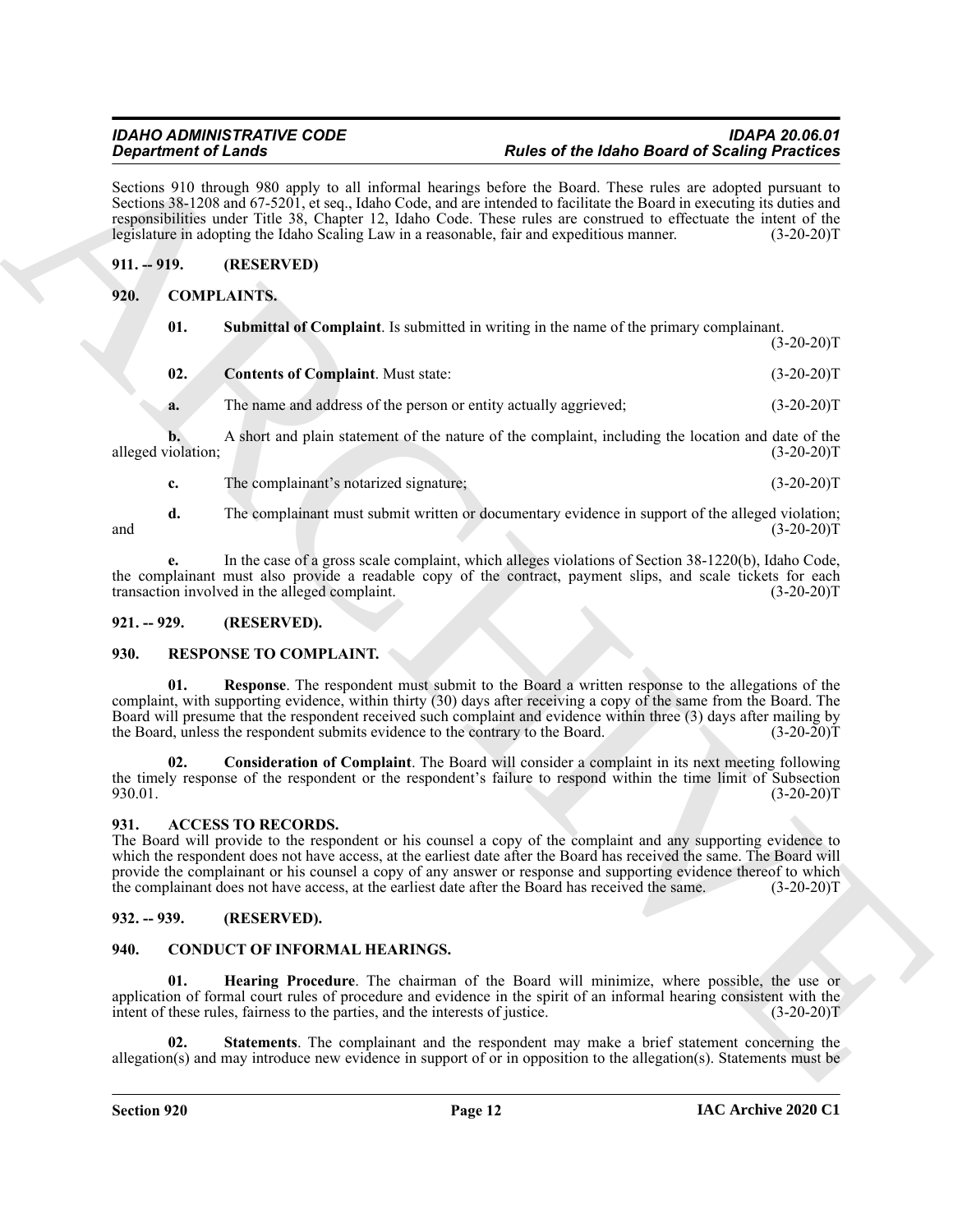concise, specific, relevant to the allegation(s), and limited to ten  $(10)$  minutes per party, unless the specific allegation(s) as determined by the chairman clearly requires greater time to address the same.  $(3-20-20)$ allegation $(s)$  as determined by the chairman clearly requires greater time to address the same.

<span id="page-12-9"></span>**03. Questions Directed to the Board**. All questions at the hearing are directed to the Board. The Board will consider written or oral questions from the complainant or respondent at the hearing or take such questions under advisement. (3-20-20)T

**04. Questions Asked by the Board**. Only the Board may ask questions of the complainant or respondent and may call witnesses. (3-20-20)T

<span id="page-12-10"></span><span id="page-12-8"></span>**05. Representation by Counsel**. The complainant and the respondent may be represented by counsel.  $(3-20-20)T$ 

### <span id="page-12-0"></span>**941. -- 949. (RESERVED)**

### <span id="page-12-12"></span><span id="page-12-1"></span>**950. TIME FOR BOARD DETERMINATION.**

**Expansion of Lineary Section 16.** The behavior of the based of Behavior Section 20. Section 20. The control of the state of the state of the state of the state of the state of the state of the state of the state of the s After submission of the complaint and supporting documentation for evidence in accord with Section 930, and after an informal hearing on a complaint wherein the parties have had opportunity to respond to these allegations and to present testimony, documentation, or other evidence thereon in accord with Section 940, the Board may thereafter make its determination or take the matter under advisement and reach its determination within thirty (30) days.

 $(3-20-20)T$ 

### <span id="page-12-2"></span>**951. -- 959. (RESERVED).**

### <span id="page-12-11"></span><span id="page-12-3"></span>**960. FINAL DETERMINATION.**

The Board's determination is final, subject to appeal pursuant to Title 67, Chapter 52, Idaho Code. (3-20-20)T

### <span id="page-12-4"></span>**961. -- 969. (RESERVED).**

### <span id="page-12-7"></span><span id="page-12-5"></span>**970. BOARD ACTION UPON DETERMINATION OF PROBABLE VIOLATION.**

In the event that the Board determines that the complaint and supporting evidence indicate a probable violation of the Idaho Scaling Law, the Board will, within thirty (30) days after that determination, transmit the complaint and supporting documentation to the prosecutor of the county where the violation occurred. (3-20-20)T

### <span id="page-12-6"></span>**971. -- 999. (RESERVED).**